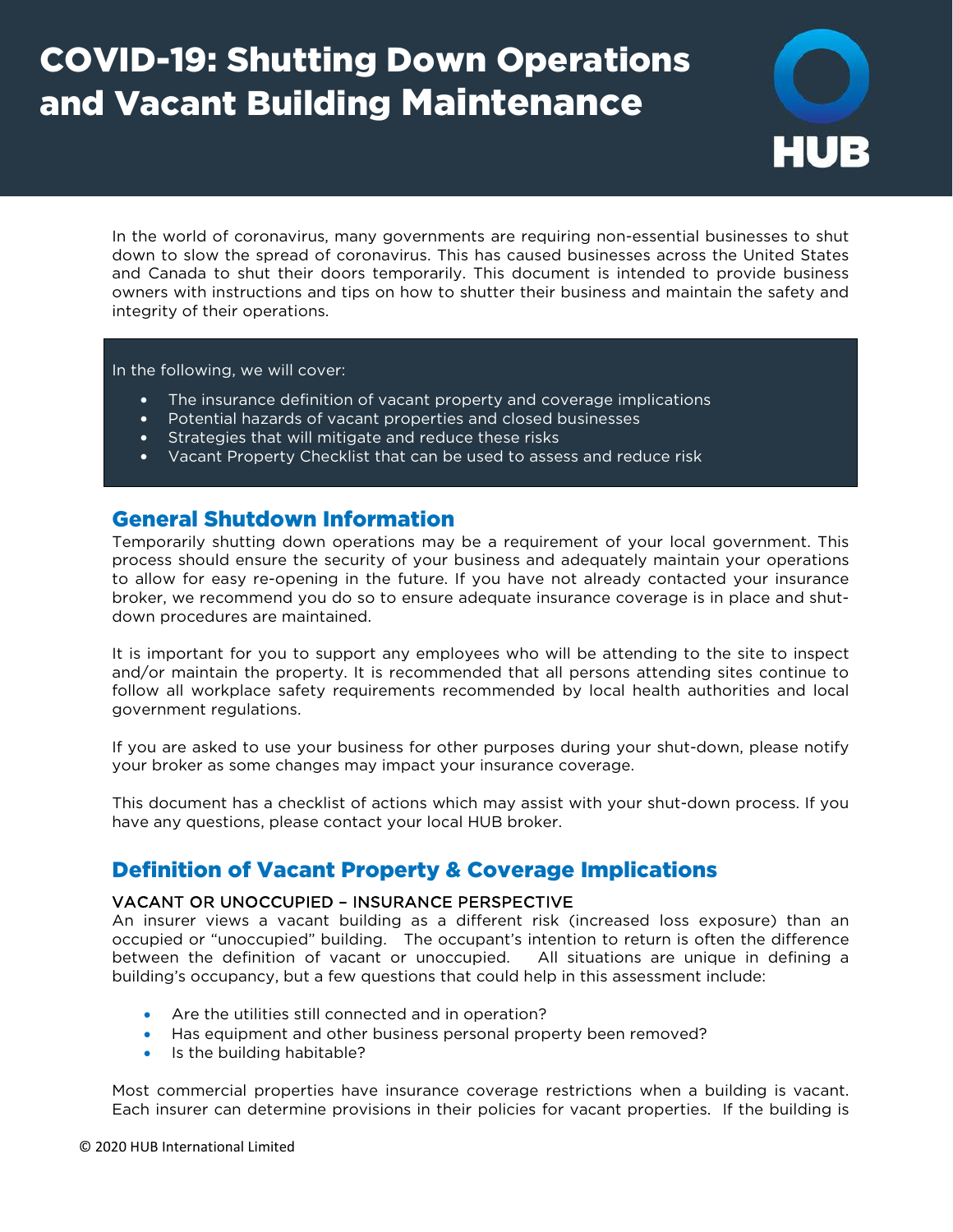

vacant for more than 60 consecutive days before the loss occurs, then there is may be no coverage for:

- Water damage
- Theft
- Vandalism
- Breaking glass
- Sewer back-up
- Damage due to the weight of melting snow or ice

For other covered losses, i.e. wind/hail, fire, lightning, smoke, explosion, etc.; payments are commonly reduced for the majority of losses. It's critical for building owners to be aware of the vacancy provision in their insurance policy and to notify their insurer about the vacancy so proper coverage can be continued under the policy.

## Increased Hazards of Vacant Properties

Fire: Trespassers (smoking, arson, fires for heat), decayed wiring, and/or drug production

- o This becomes more problematic when automatic sprinklers are turned off, damaged, or not maintained
- o Vacant buildings also pose a threat to nearby buildings

Theft: Valuable fixtures and materials, i.e. copper

Vandalism: Graffiti, broken windows

Environmental Risks: Groundwater & soil might be contaminated from toxic substances leaking from or into a vacant building

Susceptibility to Weather Events: Regular building inspections and maintenance are typically reduced in vacant buildings. Increased risk examples:

- o Clogged roof drains or heavy snows could be factors in a roof collapse
- o Lack of regular maintenance could accelerate building component deterioration resulting in increased water infiltration or expensive repair costs.

Trespassers: People may use vacant buildings as places for illicit activities or squatting.

## Strategies to Mitigate & Reduce Risks

The Vacant / Shut-Down Property Checklist on the following pages list some strategies to mitigate and reduce risks associated with a vacant property. This is not an all-inclusive listing and some site specific situations may need to be addressed separately.

Contact your HUB International representative if you have any questions about vacant property coverage or risk mitigation strategies.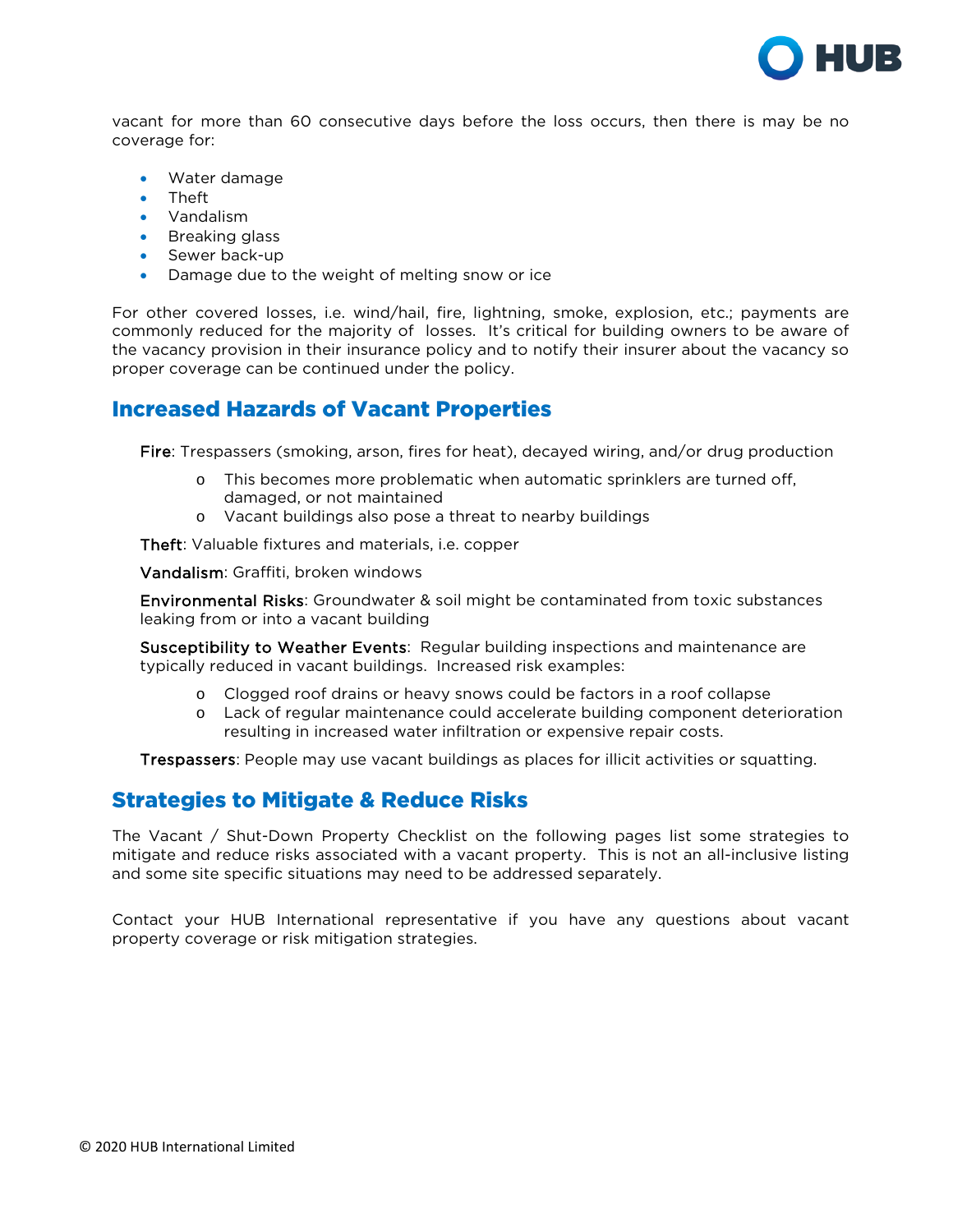

| Vacant / Shut Down Property Checklist                                                     |     |           |                       |  |
|-------------------------------------------------------------------------------------------|-----|-----------|-----------------------|--|
| Administration/General                                                                    | Yes | <b>No</b> | <b>Notes</b>          |  |
| Is there a plan for the shutdown?                                                         |     |           |                       |  |
| Partners (Owners, Customers, and Suppliers) notified?                                     |     |           | (If N): Please notify |  |
| Has your Insurance Broker been informed?                                                  |     |           | (If N): Please notify |  |
| Has the local utility company been informed?                                              |     |           |                       |  |
| Have mail and delivery services been suspended?                                           |     |           |                       |  |
| Perishable items removed (if applicable)?                                                 |     |           |                       |  |
| Computers are backed up remotely (cloud) & secured?                                       |     |           |                       |  |
| Important documents removed & securely stored?                                            |     |           |                       |  |
| Security                                                                                  | Yes | <b>No</b> | <b>Notes</b>          |  |
| Has the security / alarm company been informed?                                           |     |           |                       |  |
| Access keys restricted to specific personnel?                                             |     |           |                       |  |
| Cash, valuables, etc. removed from the building?                                          |     |           |                       |  |
| Is there perimeter and interior lighting in place?                                        |     |           |                       |  |
| Are all doors and windows secured?                                                        |     |           |                       |  |
| Are vulnerable doors and windows protected<br>by                                          |     |           |                       |  |
| physical barriers (such as plywood)?                                                      |     |           |                       |  |
| Is there a perimeter burglar alarm?                                                       |     |           |                       |  |
| Are all perimeter barriers in good condition?                                             |     |           |                       |  |
| Are all keys accounted for?                                                               |     |           |                       |  |
| Is there a guard service in place?                                                        |     |           |                       |  |
| Will the property appear to be occupied                                                   |     |           |                       |  |
| (i.e. grass cut, removal of leaves or snow)?                                              |     |           |                       |  |
| Regular inspections conducted and documented?                                             |     |           |                       |  |
| Has consideration been made to protect trespassers?                                       |     |           |                       |  |
| <b>Environmental Risks</b>                                                                | Yes | <b>No</b> | <b>Notes</b>          |  |
| Are all hazardous materials properly removed or stored?                                   |     |           |                       |  |
| Refuse been removed from the outside of the building?                                     |     |           |                       |  |
| Refuse been removed from the inside of the building?                                      |     |           |                       |  |
| Is all brush and vegetation on the site trimmed and kept                                  |     |           |                       |  |
| at least 25 feet from the structure(s)?                                                   |     |           |                       |  |
| Maintenance-Building/Fire Safety/Utilities                                                | Yes | <b>No</b> | <b>Notes</b>          |  |
| Unnecessary furnishings & furniture been removed?                                         |     |           |                       |  |
| Has the water to be shut off and lines drained?                                           |     |           |                       |  |
| Building temperatures are set to prevent freezing?                                        |     |           |                       |  |
| Will pest control be maintained?                                                          |     |           |                       |  |
| Access scheduled for third party maintenance?                                             |     |           |                       |  |
| Are there regular roof inspections planned?                                               |     |           |                       |  |
| Any equipment to be removed?                                                              |     |           |                       |  |
| Is there a maintenance plan for remaining equipment (If<br>applicable)? Access available? |     |           |                       |  |
| Turn off or unplug all remaining equipment on site                                        |     |           |                       |  |
| Will the boiler be left in operation?                                                     |     |           | (Y): Regular PM       |  |
|                                                                                           |     |           | (N):Shut-down         |  |
| Has consideration been made to protect trespassers?                                       |     |           |                       |  |